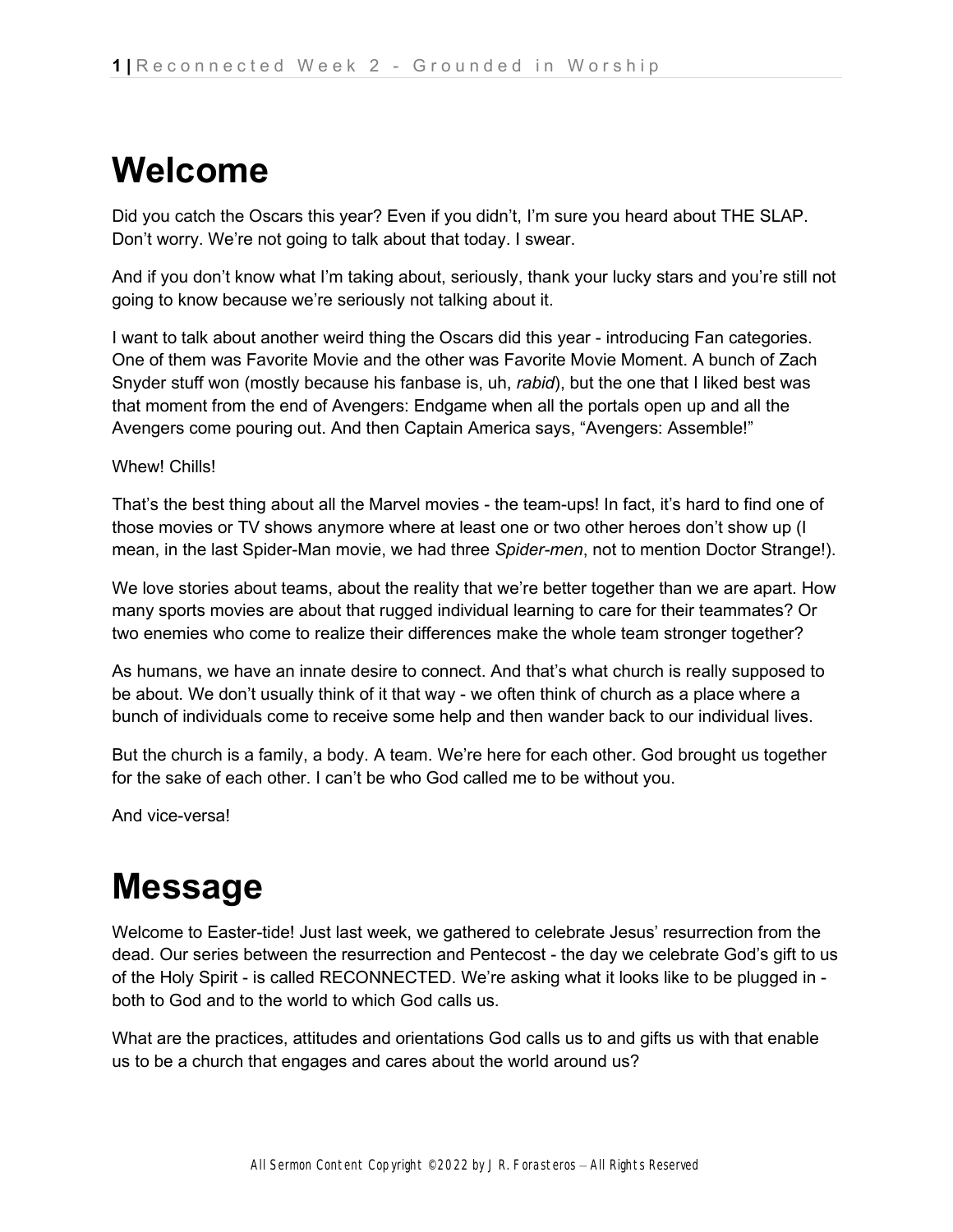For these questions, we're going to be in the book of Acts, which recounts the beginnings of the church. How did we go from a group of scared people who fled from the authorities when Jesus was arrested to a group that faced down persecution and fearlessly spread the good news of Jesus' resurrection to the world around us?

I hope we find a reflection of ourselves in those transformed disciples. I hope this series stretches our imagination about what is possible in our city, in our families, in our world today. How can we recover the same sort of bold faith we in those first followers in the wake of Jesus' resurrection?

I want to begin today by acknowledging the hugeness of the calling before us. We spent the Lenten season looking at some of the idols in our culture - individualism, capitalism, willful amnesia, family, race, gender and nationalism.

These are *big* problems. It's hard to imagine how a church can oppose these systemic evils on a systemic level. Like, it's nice to not be racist… but how do we create a more just government, or school system?

And even on individual levels, whether it's anxieties around our jobs or families or money or whatever, it can be really hard to imagine being a real agent of change. We feel like we're treading water, just barely getting by. To imagine having the capacity to do something different, even to *imagine* something different is exhausting.

In that, we're not terribly different from those first disciples. Can you imagine their situation? The were so sure that Jesus was the Messiah, there to destroy Rome and restore Israel's king. And then… he was executed by Rome. And then… he was raised from the dead, demonstrating that he *was* the Messiah, but not like any of them expected. And *then* he told them he was leaving them. Ascending to the throne of heaven, and that his whole mission was now *their*  responsibility. It was their job to… change the world.

#### Turn with us t[o](https://ref.ly/logosref/bible$2Bnlt.65.1) [Acts 1.](https://ref.ly/logosref/bible$2Bnlt.65.1)

Acts is volume 2 of the Luke-Acts set. Written by the same author, the two books seek to sketch out the story of the Church. Luke is the story of Jesus, ending with his death, resurrection and ascension to the throne of heaven. Acts covers the ascension and then moves forward to show how those rag-tag disciples became a global good news movement.

Luke opens the story of Acts in that period between the resurrection and the giving of the Holy Spirit. As we read, I want you to put yourselves in their shoes - that mixture of fear, excitement, apprehension, curiosity. Wondering what's going to happen after Jesus leaves you:

During the forty days after he suffered and died, he appeared to the apostles from time to time, and he proved to them in many ways that he was actually alive. And he talked to them about the Kingdom of God.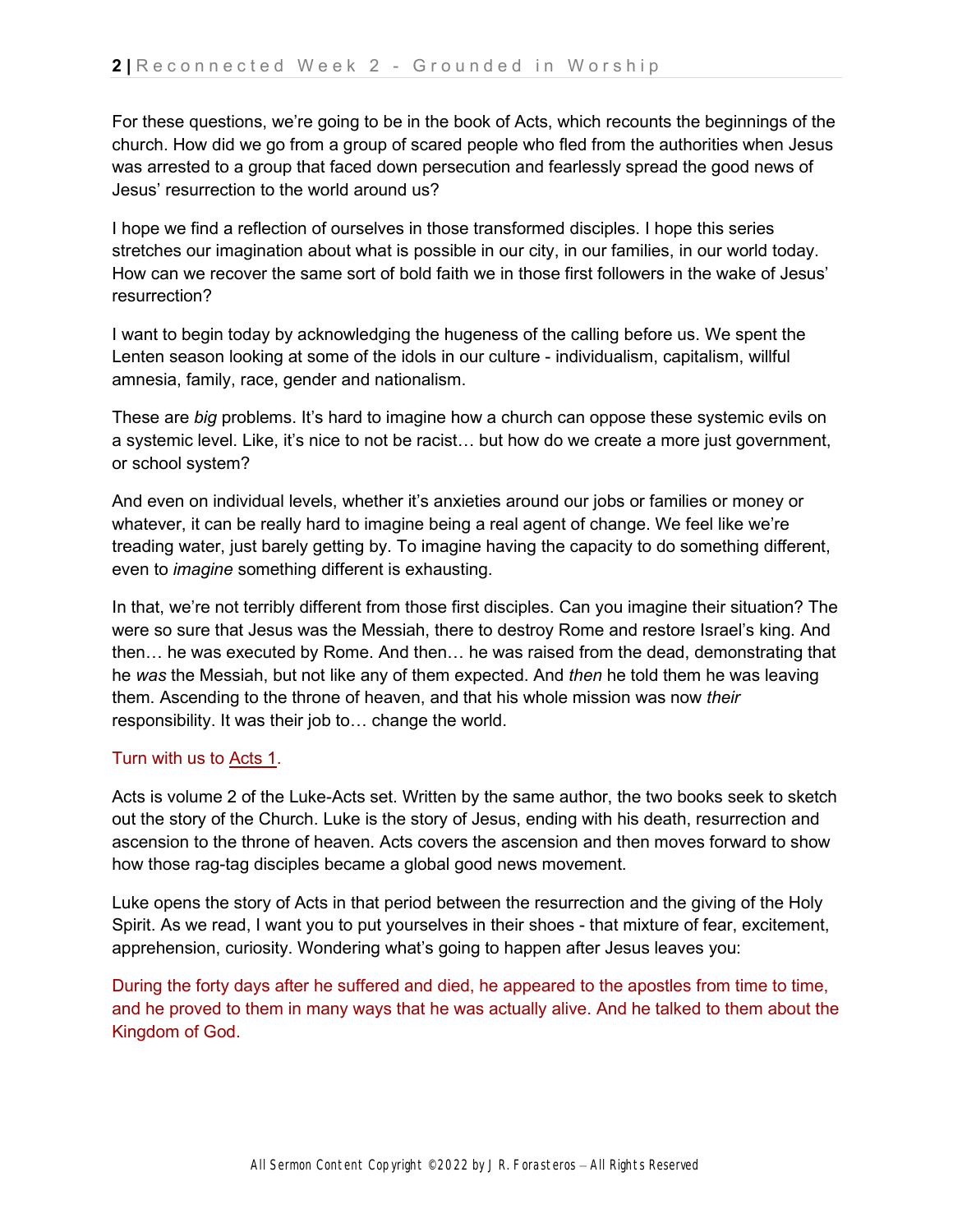Once when he was eating with them, he commanded them, "Do not leave Jerusalem until the Father sends you the gift he promised, as I told you before. John baptized with water, but in just a few days you will be baptized with the Holy Spirit." -- Acts 1:3–5 (NLT)

In the midst of all this teaching, preparing the disciples for what comes next, Jesus give them an instruction and a promise: Stay in Jerusalem until you receive the Holy Spirit.

On the one hand, I try to imagine how disturbing this was. Jesus was *leaving*. In the next verse, we learn that the disciples kept pestering him, asking when he was going to 'free Israel and restore our kingdom.' Which tells us that *even in the wake of the resurrection*, they didn't get it yet. They were *still* expecting Jesus, full of resurrection glory, to kick out Rome and make them all kings.

Instead, Jesus leaves them, saying, "Stay here until something happens. You'll know when it does."

Whew.

Can we stop here for a moment and feel that?

How many of us have been promised a religion that fixes things if we'll just believe hard enough? And the we have a Sunday like last week, we want to believe Jesus is just going to swoop in and fix everything.

And then we wake up on Monday and the world is pretty much the same. And we wonder… what was Easter all about?

So before we go too much further… before we celebrate the power of the Holy Spirit, could we just sing while we stand in that anxiety? The "wait… something's coming" that we all know, we've all lived (and indeed maybe are in the midst of now).

### BREAK

After his resurrection, Jesus spends forty days with his followers teaching them what his resurrection means. That's a self-conscious reference to the time Israel spent in the wilderness after God liberated them from Egypt. A time they were learning to be God's people.

After that forty days, he ascended to heaven and then…

…well and then, the disciples had their instructions. Return and wait. You'll know when it's time.

So what did they do? Well, they waited:

Then the apostles returned to Jerusalem from the Mount of Olives, a distance of half a mile. When they arrived, they went to the upstairs room of the house where they were staying.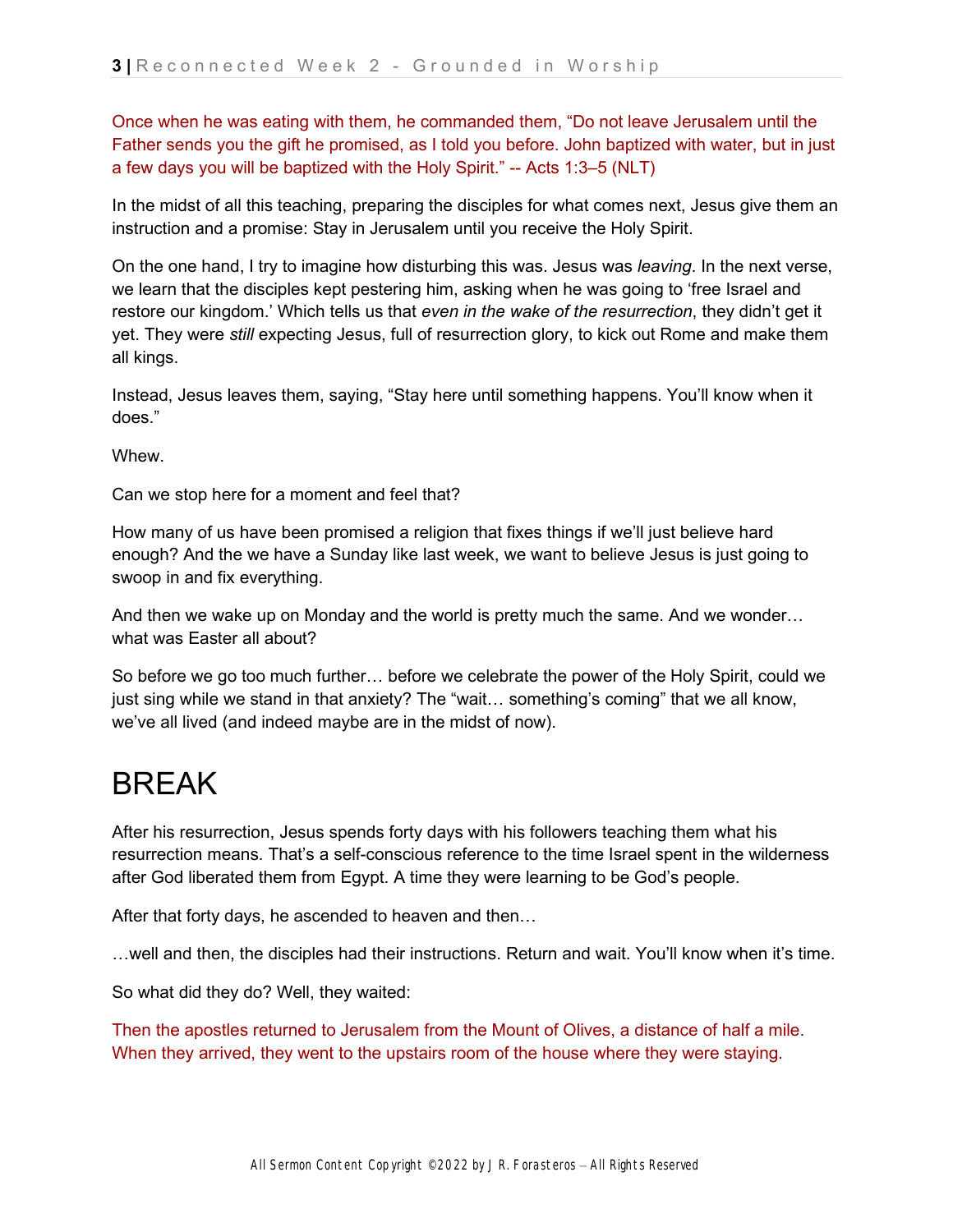Here are the names of those who were present: Peter, John, James, Andrew, Philip, Thomas, Bartholomew, Matthew, James (son of Alphaeus), Simon (the zealot), and Judas (son of James). They all met together and were constantly united in prayer, along with Mary the mother of Jesus, several other women, and the brothers of Jesus. -- Acts 1:12–14 NLT)

They met together and were constantly united in prayer.

That's a small statement with huge implications. Because they didn't know anything. They didn't have a timeline. They didn't have a roadmap. They had a pretty vague promise: God is sending the Holy Spirit. Wait till then.

Wait… a day? A week? A year? Three years?

It's *how* they wait I want to call your attention to: they met together regularly and remained united in prayer.

They had no idea what was next, but they knew what to do: they remained together. They worshiped together. They worked together to be present to God, so they would know when the Holy Spirit came.

If we're being honest, this is something we've struggled with probably since even before COVID, but certainly now.

We spent nearly 2 years getting out of the habit of worshipping together, of learning to enjoy the convenience of worship-on-demand.

And we're missing meeting together. Worshiping together. Waiting on Jesus, together.

We need each other, friends. And we need to be together in an attitude of worship. We need to celebrate who God is, together. We need to remind each other of Jesus' good story. We need to share our pains and our joys. We need to pray together. We need to learn to be one body together.

That doesn't happen once a month. It doesn't happen when we don't prioritize meeting together with purpose.

And friends, it matters.

Because God is up to something. Across the nation, people are finding church less and less relevant. From the abuse scandals to the way churches are silent about or complicit in white supremacy to the poisonous ways we manipulate and abuse people looking for help…

It's a lot. And people are *rightfully* rejecting an institution that doesn't look much like the Jesus we advertise.

But do you think that's stopping God? The God who, when the people had strayed from the Way, became human, endured death on the cross and then was raised from the dead… do you think the American church's faithlessness is stopping *that* God?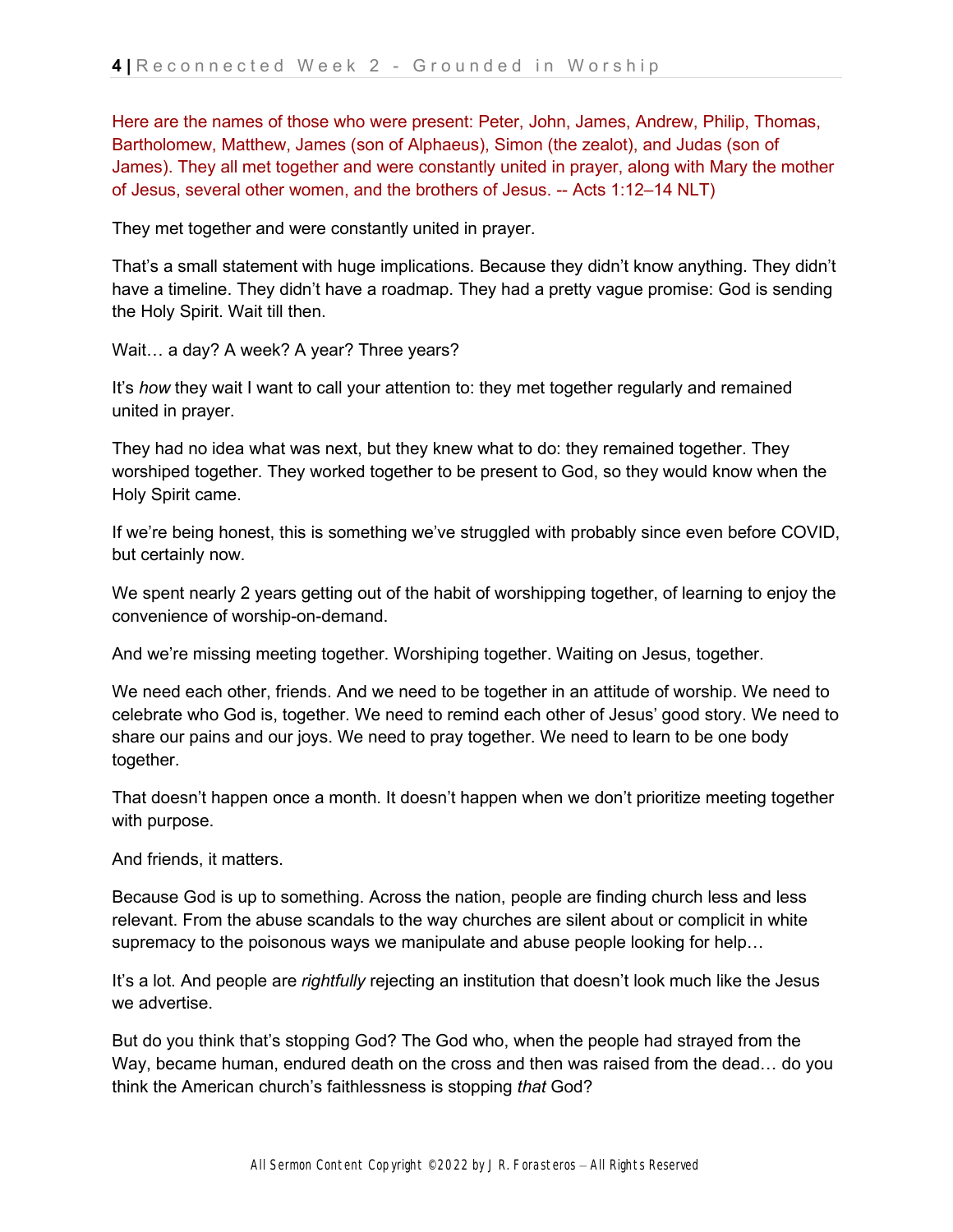No. Now as then, God is up to something new. What?

I have no idea. I'm not in any better position than those disciples were.

But I can tell you that the same God who raised Jesus from the dead is still working new life. And we have some signs of that here.

We have a wonderful online congregation from all over the country who have found a place here. People who have experienced God in a new and fresh way through Catalyst.

The same is true of our congregation here - you live in Texas, and you could go just about anywhere else. But you're here because you know that God is up to something different.

You care about loving your neighbor - even those who don't look like you, believe like you, love like you.

You believe in a church that doesn't insist on our own way, but knows God's love is found among the meek, the gentle, the peacemakers.

You believe in lives transformed, made new by the impossible power of Jesus' resurrection.

And we know God is up to something.

So I want to invite you to commit with me this morning: let's meet together. Both in our worship space here on Sundays and in our c-groups.

What would happen if we made a real commitment over the next 40 days until Pentecost to prioritize each other?

To come to worship not just asking, "What does God have for me today?" but rather, "Who do I have the chance to be with today, bonded by the Holy Spirit?"

Friends, Jesus told his followers to wait and be ready. So they did what they needed to to be ready: they met and prayed together. So they would recognize the Spirit when she arrived.

Let's do the same. Let's commit to be together, to worship and pray together so we're ready when the Spirit moves!

### **Communion + Examen**

We meet together at the table.

When in the last week have I prioritized my faith family?

What have I prioritized over my faith family in the last week?

What might be an obstacle to meeting with my faith family in this next week?